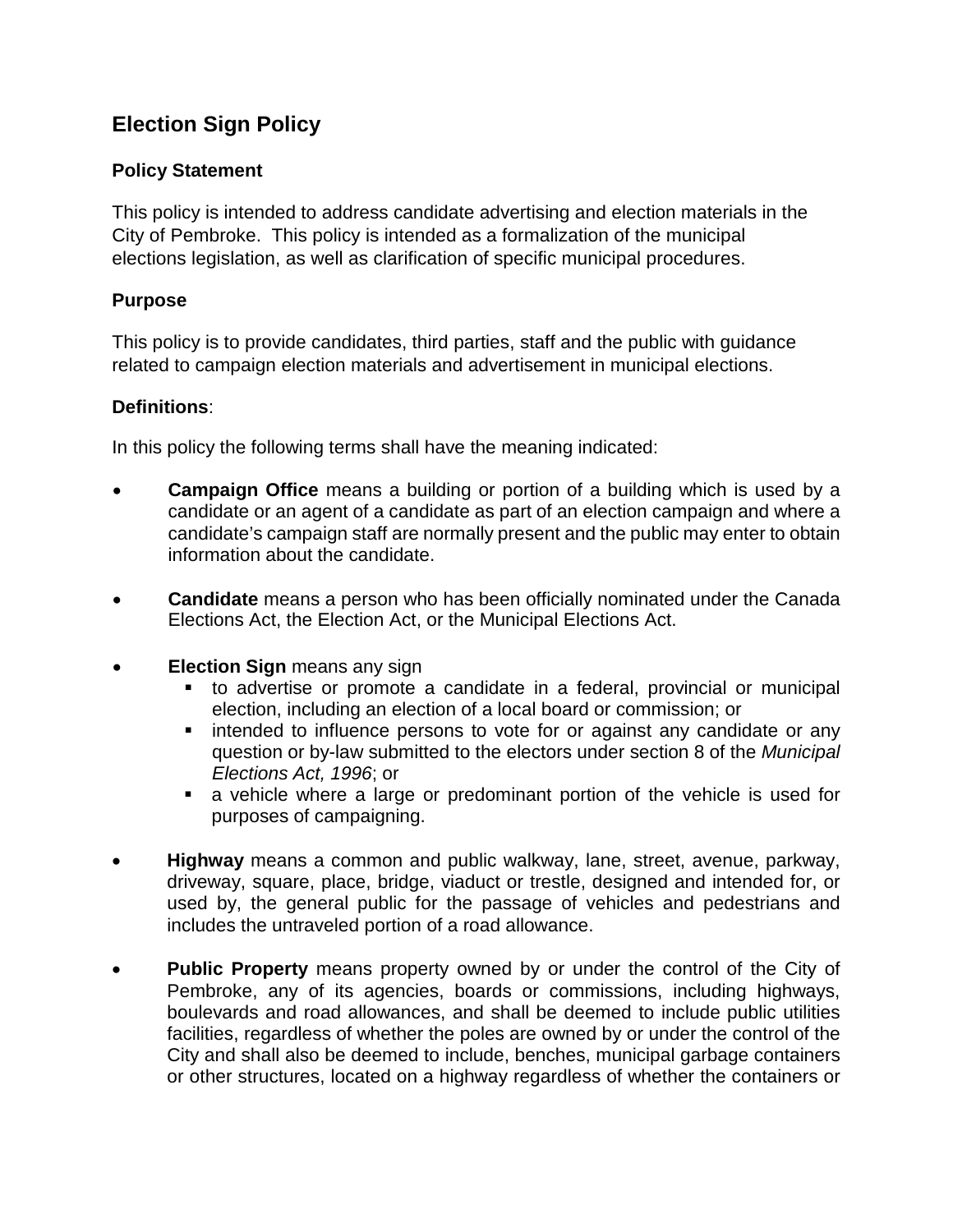structures are owned by the City. Property owned by the City and leased to another person or entity shall not be deemed to be public property.

- **Public Utility Pole** means a pole owned or controlled by an entity which provides a municipal or public utility service, including but not limited to the City of Pembroke, Ottawa River Power Corporation, Bell Canada, Hydro One;
- **Road Allowance** means the allowance for a public road and includes the travelled and untraveled portions of the road allowance, the road shoulders, ditches, boulevards and sidewalks.
- **Sight Triangle** means the triangular space formed by the street lines of a corner lot and line drawn form a point in one street line to a point in the other street line, each such point being 15 meters from the point of intersection of the street lines (measured along the street lines). Where the two street lines do not intersect at a point, the point of intersection of the street lines shall be deemed to be the intersection of the projection of the street lines or the intersection of the tangents to the street lines.
- **Voting Place** means the entire property and all the boundaries associated with it, when such voting place is located within a public premises and shall mean all of the common elements when the voting place is located on private premises. Individual units, and their doors, windows, balconies, etc. shall not be deemed to be common elements.

### **Interpretation Rules**

This Policy may be cited as the "Election Sign Policy".

Wherever this policy refers to a person or thing with reference to gender or the gender neutral, the intention is to read the policy with the gender applicable to the circumstances.

References to items in the plural include the singular, as applicable.

### **Election Signs - General Provisions**

Despite any other by-law of the municipality to the contrary, no fee shall be charged by the City and no permit shall be required in order to post an election sign in accordance with this policy.

The use of any otherwise approved sign structure is governed by the City of Pembroke's Sign By-law.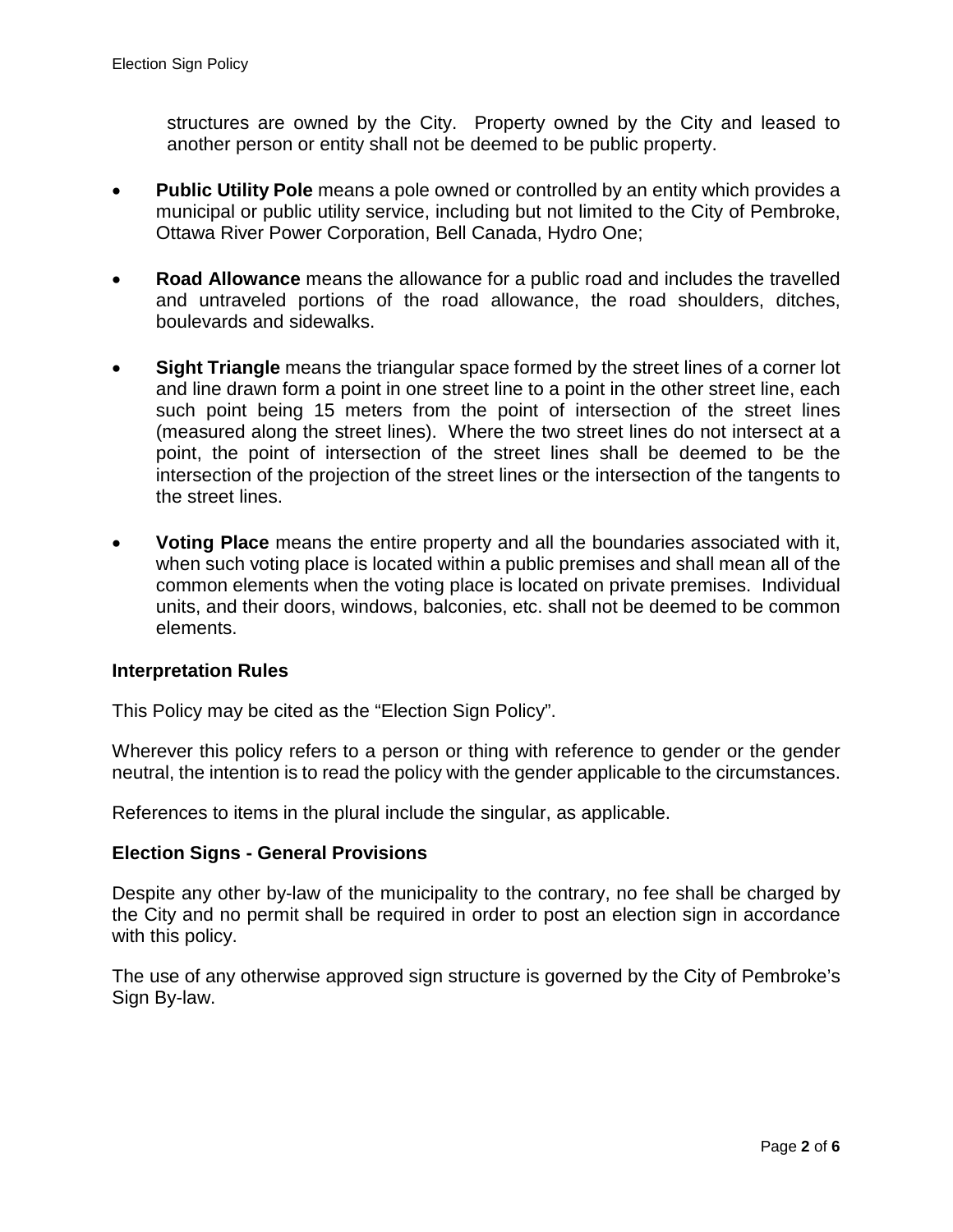### **Regulations for Campaign Signs**

- a. No candidate or his agent or any other person shall affix, erect or otherwise display an election sign or permit an election sign to be affixed, erected or otherwise displayed:
	- i. at any location where the election sign:
		- is located on either side of a public highway, fronting or alongside any public park or on any Public property owned and/or operated by the City or any local board on which buildings/structures exist, including offices, facilities, fire stations, public library, etc.;
		- is located within a sight triangle, as defined in this policy. In addition to the sight triangle, any location that would, by reason of size, location, or illumination, obstruct the vision of drivers or pedestrians, or obstruct or detract from the visibility or effectiveness of any traffic sign or control device or any other sign authorized pursuant to the Sign By-law;
		- constitutes a danger or hazard;
		- impedes or hinders or prevents parking by vehicles on private or public lands, or on a public highway, or eliminates a public parking space required by law;
		- is attached to any object or structure that is located within the limits of a road allowance, including but not limited to, a public utility pole, light standard, a traffic control sign or signal, guardrail or other form of traffic safety structure or facility, bridge, trestle, hydrant, fence or tree;
		- makes use of words such as "STOP", "LOOK", "ONE WAY", "DANGER", "YIELD" or any similar words, phrases, symbols, lights or characters in such manner as to tend to interfere with, mislead, or confuse traffic;
		- is located in such a position that the sign would obstruct or block the visibility of another candidate's sign;
		- includes electronic displays that incorporates in any manner any flashing or moving illumination which varies in intensity or which varies in colour and signs which have any visible moving parts or visible mechanical movement of any description;
		- obstructs or impedes any required fire escape, fire exit, door, window, etc., or so as to prevent or impede access of firefighters to any part of a building;
		- is located closer than three (3) metres to any fire hydrant.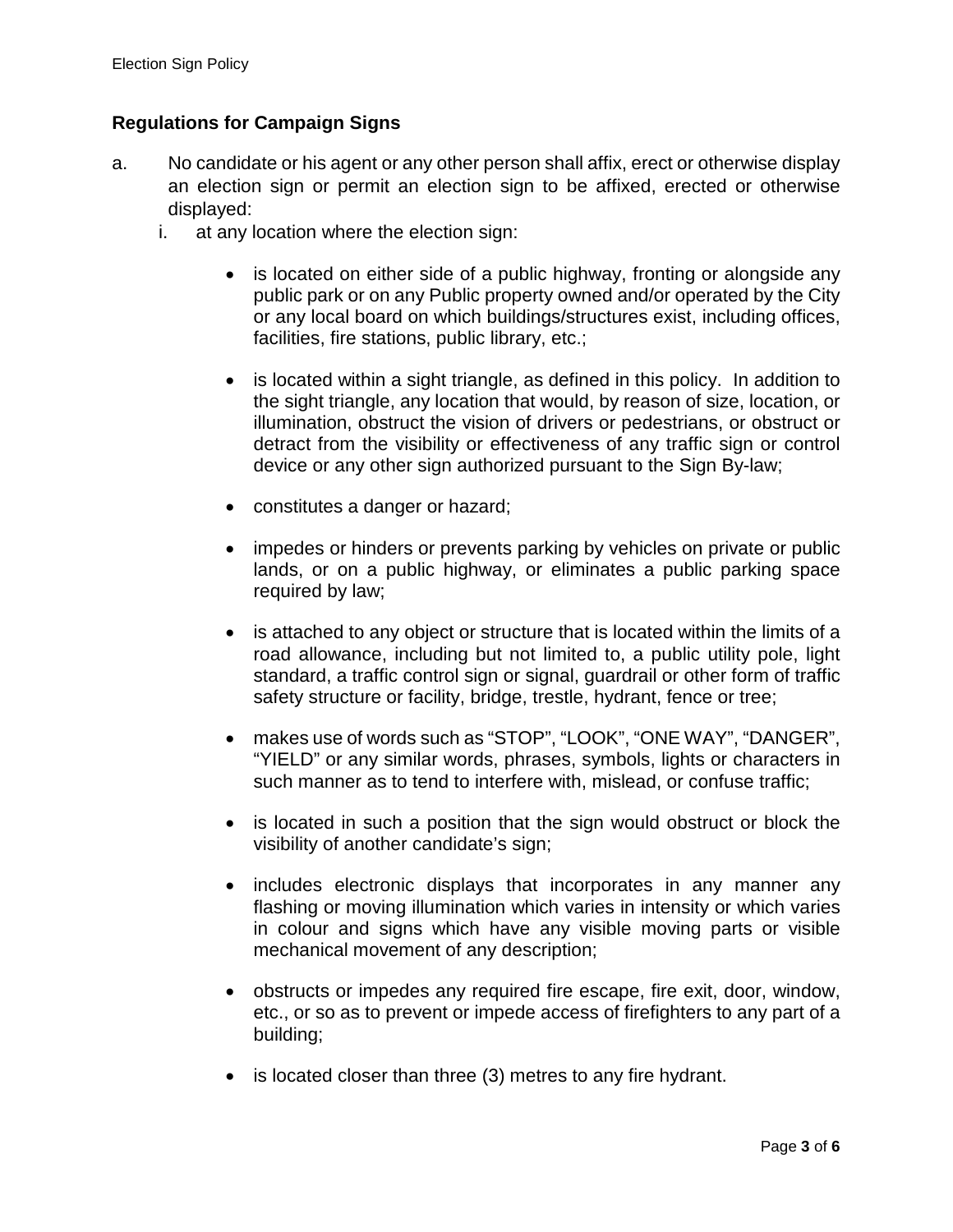- b. No person shall erect, cause or permit to be erected a campaign sign on a road allowance if the sign or any portion thereof is:
	- on or over the roadway or a sidewalk;
	- closer than 1 metre (3.28 feet) to the edge of the roadway;
	- within a sight triangle at the intersection of two roadways;
	- where a road allowance includes a sidewalk adjacent to a roadway, on the portion of the road allowance between the sidewalk and the roadway; and
	- where a road allowance includes a roadside ditch adjacent to a roadway, on the portion of the road allowance between the roadside ditch and the roadway.
- c. The candidate to whom the election sign relates shall be responsible for the erection, maintenance or display of the election sign and shall ensure that all the requirements of this Policy have been met.
- d. No person shall at any time erect, cause or permit to be erected a campaign sign or display a vehicle sign within 100 metres (325 feet) of a polling place or voting place.
- e. No person shall display the City of Pembroke logo, crest or slogan in whole or in part, on any election sign.
- f. No person shall place an election sign in such a position that such sign would contravene any other applicable legislation.
- g. No person shall deface or willfully cause damage to a lawfully erected election sign.

### **Election Signs on Private Property**

- a. Election signs may be erected or displayed on private property if:
	- The signs are erected with the consent of the owner or tenant of the property
	- the signs do not interfere with the safe operation of vehicular traffic or with the safety of pedestrians;
	- the signs are no larger than 1.22 X 2.44 meters (4X8 feet) and the sign height is no higher than two metres above ground level, save and except signs on campaign offices, billboards and signs displayed indoors;
- b. No more than two (2) election signs per candidate are permitted on any one piece of land zoned residential.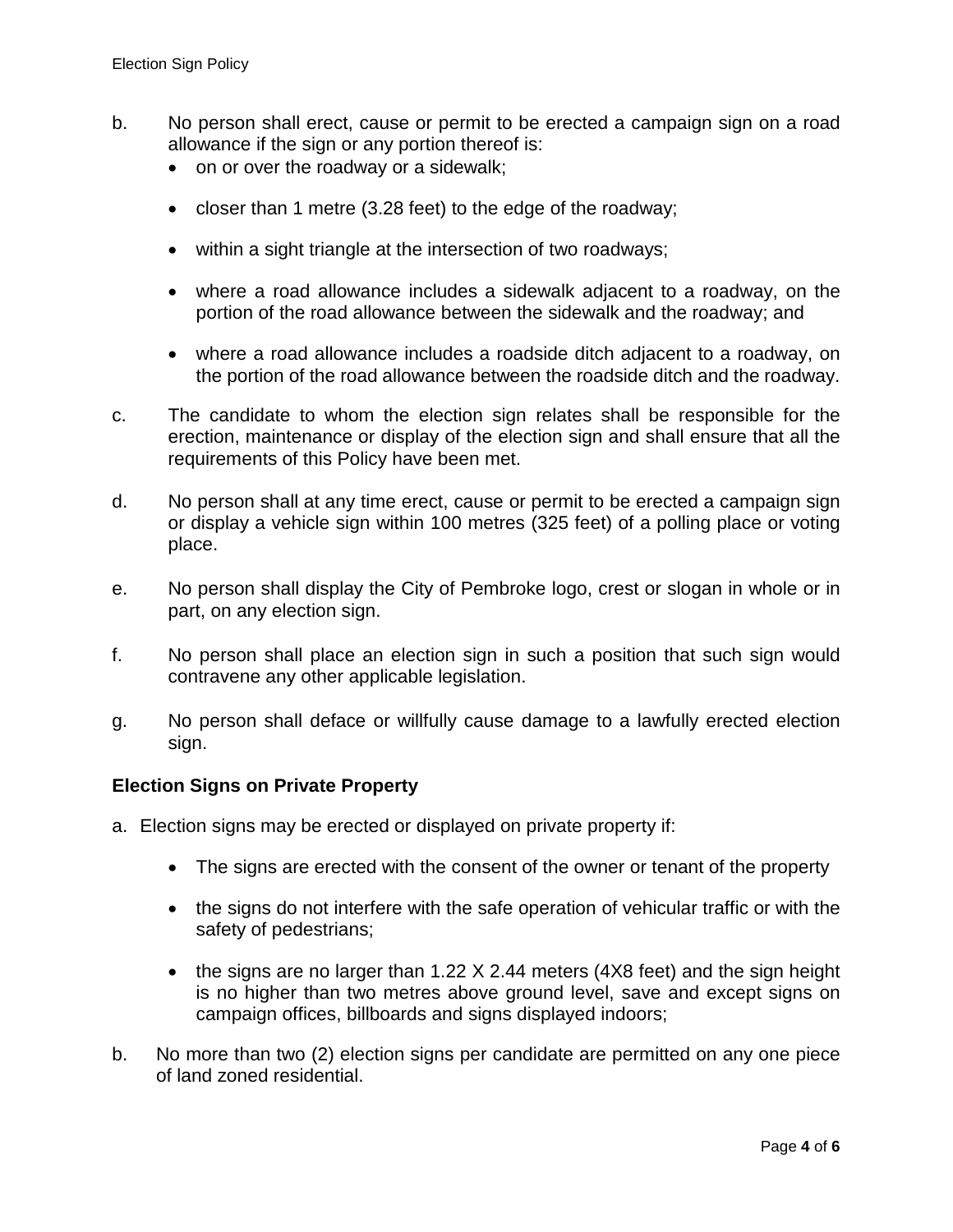- c. No more than three (3) election signs per candidate are permitted on any one piece of land zoned other than residential
- d. An election sign may be displayed on an illuminated billboard or mobile sign provided that each billboard structure or mobile sign has been installed under the authority of a permit issued under the applicable City of Pembroke By-law. Any such illumination shall be of a constant (non-flashing) light, and shall be maintained in only one visible colour of light.

### **Timing of the Erection of Signs**

- a. No election sign shall be erected or displayed prior to the issuance of writs for a provincial or federal election, or until the close of nominations for a municipal election.
- b. Every candidate shall ensure that all campaign signs are removed no later than one week following the voting day of the election for which the sign was erected or installed.

### **Removal of Election Signs**

- a. Where election signs have been posted in contravention of this policy or any other by-law, the City may:
	- Notify the owner, candidate or their official agent to repair or remove the sign, or take the necessary action to make the sign comply with the provisions of this policy;
- b. Remove the sign.
- c. If a sign is erected or displayed in violation of this by-law, the City may cause the sign to be removed immediately without notice if it poses an immediate safety hazard.
- d. Signs that have been removed pursuant to this policy shall be stored by the City for a maximum of fifteen (15 days), during which time the candidate or their official agent may retrieve the sign.
- e. The City may destroy any election sign which has been seized and is not claimed and retrieved by the sign owner within 15 days without compensation to the sign owner.
- f. Should any campaign materials be non-compliant with the Municipal Elections Act, or this policy, the same shall be removed forthwith and destroyed. Questions or concerns about campaign materials shall be forwarded to the candidate. Complaints regarding non-compliance should be forwarded to By-law Enforcement in writing. The municipality or its agents and employees shall not be responsible for the proactive enforcement of this policy.